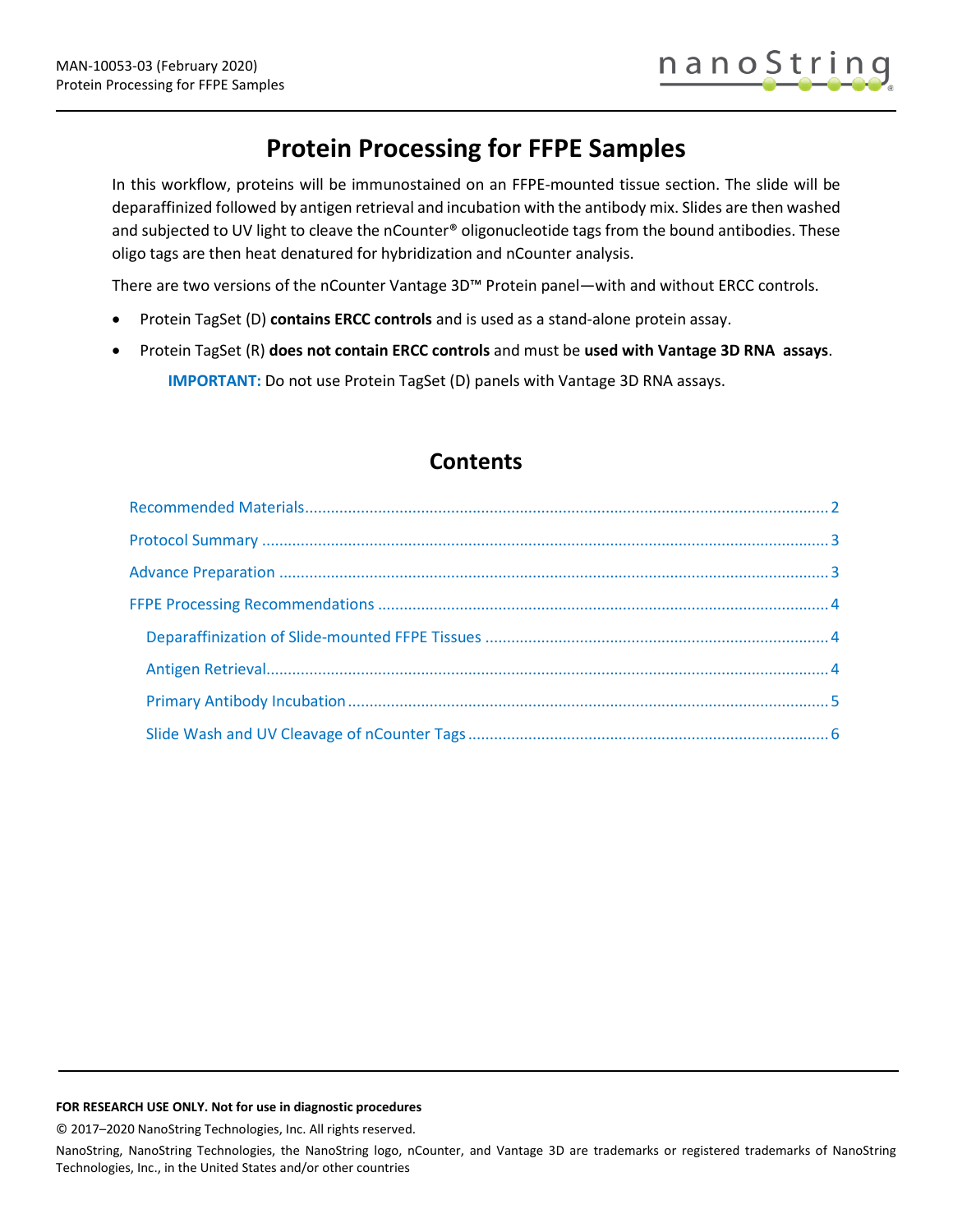### <span id="page-1-0"></span>**Recommended Materials**

[Table 1](#page-1-1) lists items that are provided by NanoString. Table 2 lists required materials and reagents for FFPE protein processing.

<span id="page-1-1"></span>**Table 1.** Reagents provided by NanoString

| Reagents                                                                                                                                             |                                  | Description                                 | <b>Storage</b>    |
|------------------------------------------------------------------------------------------------------------------------------------------------------|----------------------------------|---------------------------------------------|-------------------|
| See our Protein Panels page for a list of all<br>(D) and (R) Vantage 3D Protein Panels                                                               | Protein TagSet<br>$(D)$ or $(R)$ | Panel                                       | At or below -80°C |
| <b>NOTE:</b> (D) contains ERCC controls for<br>stand-alone use, (R) does not.<br>Do not use Protein TagSet (D) panels with<br>Vantage 3D RNA assays. | Antibody Mix                     | Oligonucleotide tags<br>bound to antibodies | At or below -80°C |
|                                                                                                                                                      | <b>Buffer W</b>                  | Wash buffer                                 | $2 - 8$ °C        |
|                                                                                                                                                      | <b>Buffer T</b>                  | Elution buffer                              | <b>RT</b>         |

### **Table 2.** Required materials and reagents

| <b>Materials</b>                                                                | Manufacturer                       | Part Number(s)  |
|---------------------------------------------------------------------------------|------------------------------------|-----------------|
| Pipettes for 5-1,000 µL                                                         | Various                            | Various         |
| Filter tips (RNase/DNase free)                                                  | Various                            | Various         |
| Benchtop centrifuge                                                             | Various                            | Various         |
| Tissue-Tek <sup>®</sup> Manual Slide Set (plastic Coplin jars)<br>or equivalent | Sakura                             | 4451            |
| Thermal cycler                                                                  | Various                            | Various         |
| TintoRetriever Pressure cooker*                                                 | <b>BioSB</b>                       | <b>BSB 7008</b> |
| D- or R-Limonene                                                                | Various                            | Various         |
| 100% Ethanol (EtOH), ACS grade or better                                        | Various                            | Various         |
| Hydrophobic barrier pen                                                         | Various                            | Various         |
| UV gel box                                                                      | Various                            | Various         |
| Humidity chamber                                                                | Various                            | Various         |
| 10X Citrate buffer pH6                                                          | Sigma                              | C9999           |
| Tris Buffered Saline with Tween® 20 (TBST-10X)                                  | <b>Cell Signaling Technologies</b> | 9997S           |
| Double-distilled water (ddH2O)                                                  | Various                            | Various         |

*\*or similar*

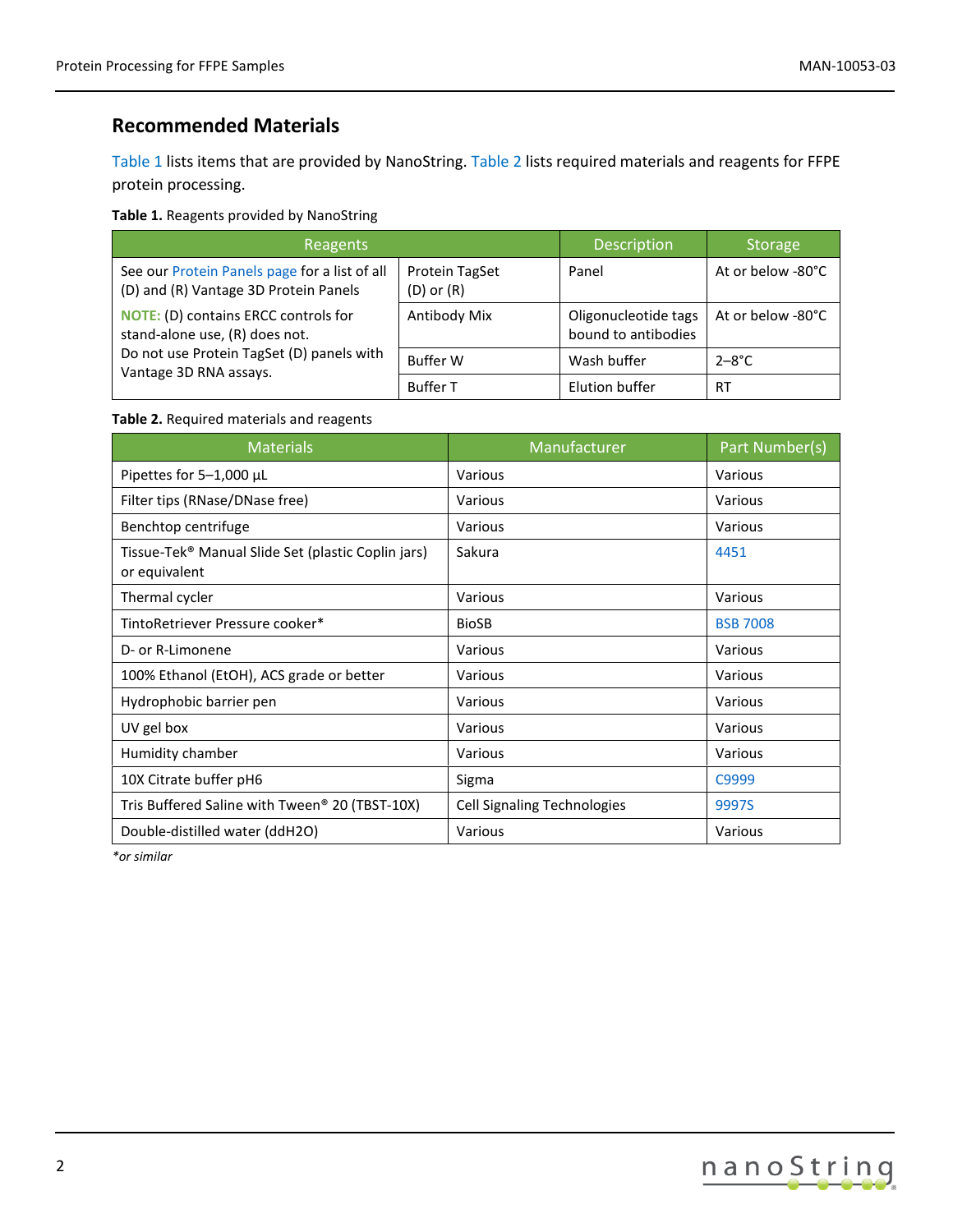### <span id="page-2-0"></span>**Protocol Summary**

**Table 2.** Estimated timeline for FFPE sample protein preparation. Hands-on time may be less than the processing times listed.

| <b>Step</b>                                     | <b>Minimum Time Required</b>                 |
|-------------------------------------------------|----------------------------------------------|
| <b>Advance Preparation</b>                      | 10 mins                                      |
| Deparaffinization of Slide-mounted FFPE Tissues | 65 mins                                      |
| <b>Antigen Retrieval</b>                        | 45 mins (15 and 25 min incubations included) |
| <b>Primary Antibody Incubation</b>              | 2 hours and then overnight incubation        |
| Slide Wash and UV Cleavage of nCounter Tags     | 2 hours and 15 mins                          |

### <span id="page-2-1"></span>**Advance Preparation**

- 1. Prepare the humidity chamber.
	- a. Add damp paper towels to a plastic tray with a lid.
	- b. Cover the lid with aluminum foil to minimize light exposure.
- 2. Prepare 500 mL of 95% ethanol by adding 25 mL of ddH20 to 475 mL of 100% ethanol.
- 3. Prepare 5 L of 1X TBST by adding 500 mL of 10X TBST to 4500 mL of ddH20. Volume is dependent on the wash container size. Additional TBST may be required.

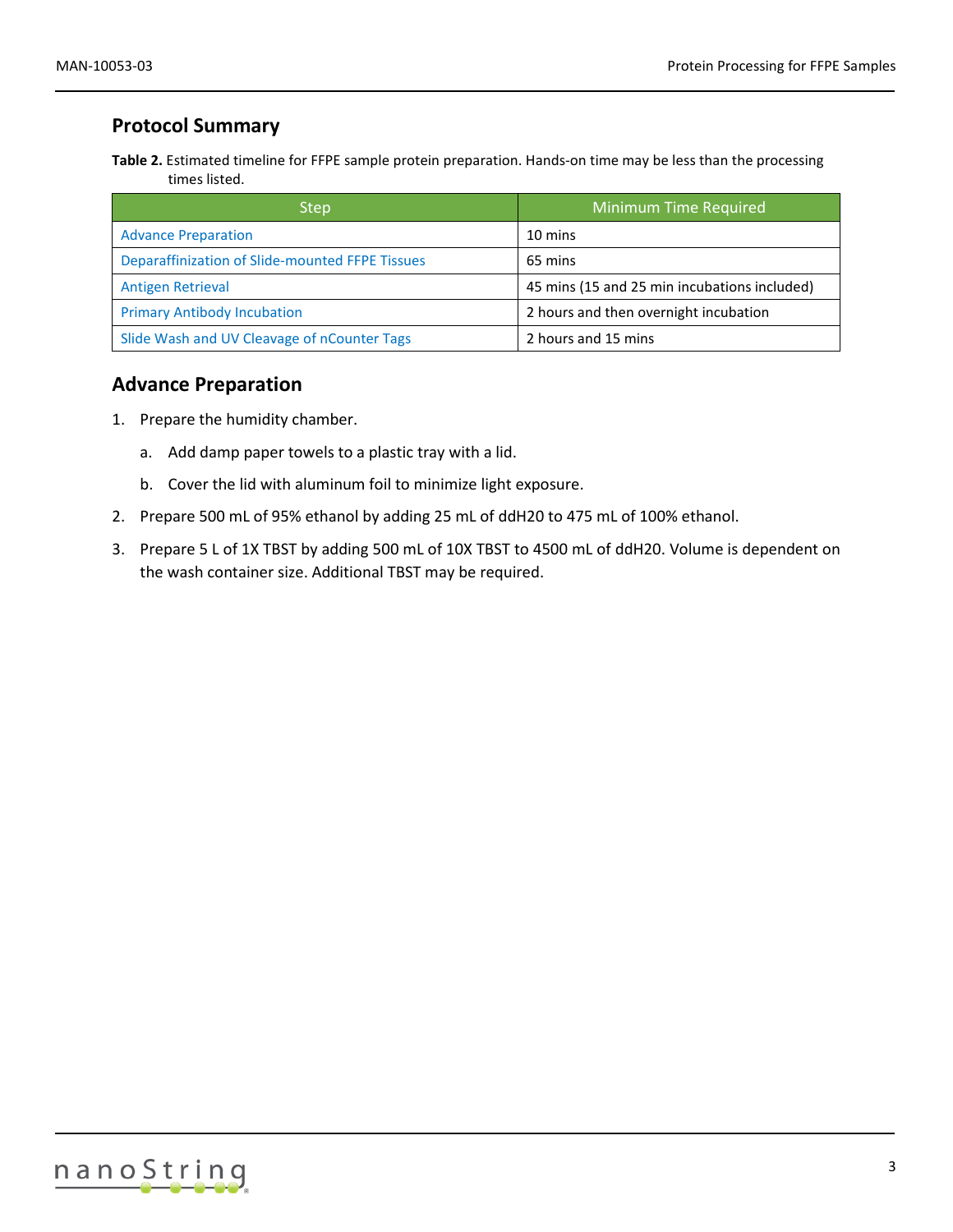### <span id="page-3-0"></span>**FFPE Processing Recommendations**

**IMPORTANT:** The antibody mix provided contains high levels of target oligonucleotide. Follow these precautions; **failure to do so** may result in **high background** and **poor data quality** due to **oligo contamination**.

- Use filter tips to avoid contamination of pipettes
- Change gloves often to avoid contamination
- Be careful to not touch tissue sections while handling slides
- **DO NOT** allow the tissue section to dry out

### <span id="page-3-1"></span>**Deparaffinization of Slide-mounted FFPE Tissues**

1. Deparaffinize and rehydrate FFPE tissue sections by placing the slides in a rack, and gently perform the following washes using Coplin jars.

**NOTE:** These are recommended wash times. Shorter wash times may be sufficient but are not verified.

- □ D- or R-Limonene: 3 washes for 5 minutes each
- $\Box$  100% ethanol: 2 washes for 10 minutes each
- □ 95% ethanol: 2 washes for 10 minutes each
- $\Box$  ddH20: 2 washes for 5 minutes each

### <span id="page-3-2"></span>**Antigen Retrieval**

**NOTE:** This protocol recommends a TintoRetriever Pressure Cooker (BioSB), although other brands should work. Other heat-induced methods have not been tested.

- 1. Make sure that the water in the pressure cooker is at the correct level per the manufacturer's instructions (for the TintoRetriever, above 4 cups/1 liter).
- 2. Place FFPE slides in a Coplin jar containing 1X Citrate Buffer pH 6. Place a lid on the Coplin jar to prevent evaporation; to prevent pressurization, do not seal the jar.
- 3. Place the Coplin jar containing the slides and lid into the pressure cooker.
- 4. Attach the pressure cooker lid and run on high pressure for 15 minutes.
- 5. When the timer reaches zero, release the pressure and carefully transfer the Coplin jar with slides to room temperature, remove the Coplin jar lid, and let stand for 25 minutes.

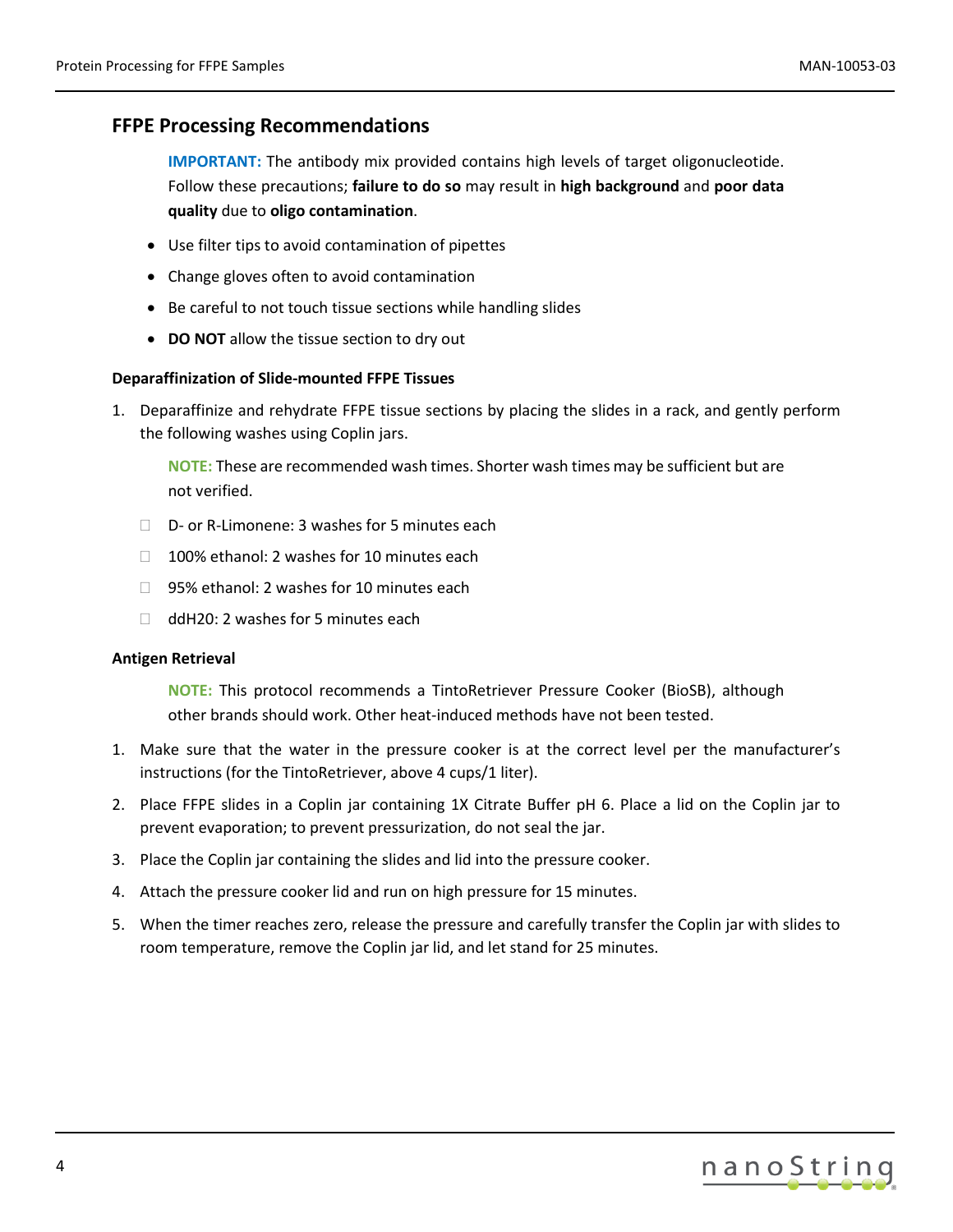### <span id="page-4-0"></span>**Primary Antibody Incubation**

**CAUTION:** Do not touch the tissue or allow it to dry throughout this process.

**IMPORTANT:** Due to the high sensitivity of this assay, it is highly recommended that you change pipette filter tips for every step, change gloves frequently, and use fresh wipes for liquid removal.

- 1. Wash the slides with 5 changes of 1X TBST using Coplin jars for 2 minutes each.
- 2. Carefully blot the excess buffer from the edge of the slide with an absorbent wipe to remove excess TBST after the final wash.
- 3. Make a closed square or circular hydrophobic barrier around each tissue section with a hydrophobic pen. Ensure that a complete barrier is made.

**CAUTION:** Do not touch the tissue with the hydrophobic pen.

- 4. Place the slide in a horizontal position and add enough Buffer W to completely cover the tissue (Approximately 50–200 µl, depending on the size of the tissue).
- 5. Incubate with Buffer W for 1 hour at room temperature in a closed humidity chamber.
- 6. Thaw antibody mix on ice.
- 7. After the 1-hour incubation, place the slides in a rack, and gently wash with 3 changes of 1X TBST using Coplin jars for 2 minutes each.
- 8. Make a working antibody solution by adding 64 µl of the antibody mix to 2.4 ml of Buffer W in a 5 mL conical tube.
- 9. Blot the excess buffer from the slide with an absorbent wipe.
- 10. Cover the tissue with the diluted antibody cocktail. **Make sure the entire tissue is covered.** (Approximately 50–150 µl, depending on the size of the tissue).
- 11. Incubate the slides in a closed humidity chamber overnight at 4°C. Minimize exposure to light.

*Overnight Stopping Point*